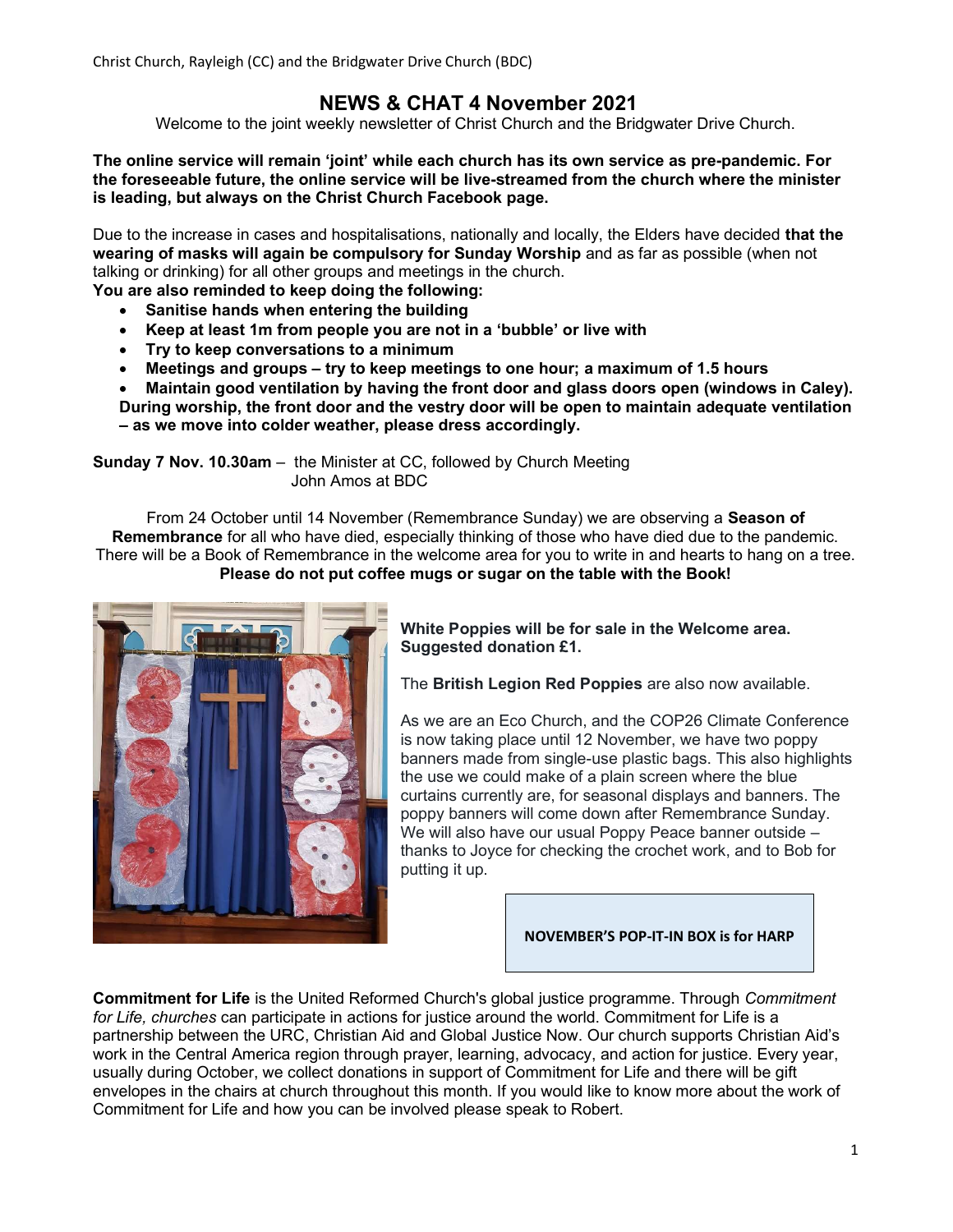Christ Church, Rayleigh (CC) and the Bridgwater Drive Church (BDC)

THIS Saturday, 6 Nov. – monthly ART CLUB at Christ Church, 10am – 12pm. No need to bring materials – we have some available. No need for any artistic talent – there are plenty of easy things to do including colouring books (adult not children's!). Or just come and have a chat. Donations welcome.



## TIPS & IDEAS

No specific challenge this week. As we reflect on the COP26 Conference, see how you can re-use things in new and interesting ways. Or, if gardening is your thing – see what you can do to make your garden as wildlife friendly as possible – sow wildflower seeds, make a bee hotel, don't use chemicals...

There is an interesting article here about recycling myths – things that can and cannot be recycled: https://metro.co.uk/2021/10/26/15-common-recycling-myths-debunked-15450967/

Here is a flavour of some of the tips:

- Recycling needs to be washed contamination can result in the whole batch going to landfill instead of being recycled.
- Crisp packets can be recycled, but only at specific locations. (I think Geoff is still collecting crisp packets for charity)
- Putting non-recyclable items in the recycling will contaminate it, so if you are not sure, best to bin that item, otherwise your whole recycling bin may end up in landfill.
- Aerosol cans can be recycled, but shredded paper cannot!

Although recycling isn't a perfect process (yet), it is far better for humans, animals, and the planet than the alternative. Recycling plays a major role in reducing the amount of waste being burned in incinerator plants or being deposited in landfills.

If we didn't recycle, then the waste materials would just decompose and produce dangerous chemicals and pollute the environment for many years to come.

# RESOURCES

The Climate Conference, COP26 is running from now until 12 November. Last Sunday's BBC Radio 4 Sunday Worship focussed on this: 'Drop, Drop Slow Tears' - Lament and longing in environmental crisis. It was a beautiful service with voices from countries most affected by Climate Change. You may like to listen to it: https://www.bbc.co.uk/sounds/play/m00113zx

Next Sunday's Worship (Radio 4) will also be on an environmental theme, from Glasgow, where the conference is being held. You may like to listen, at 8.10am.